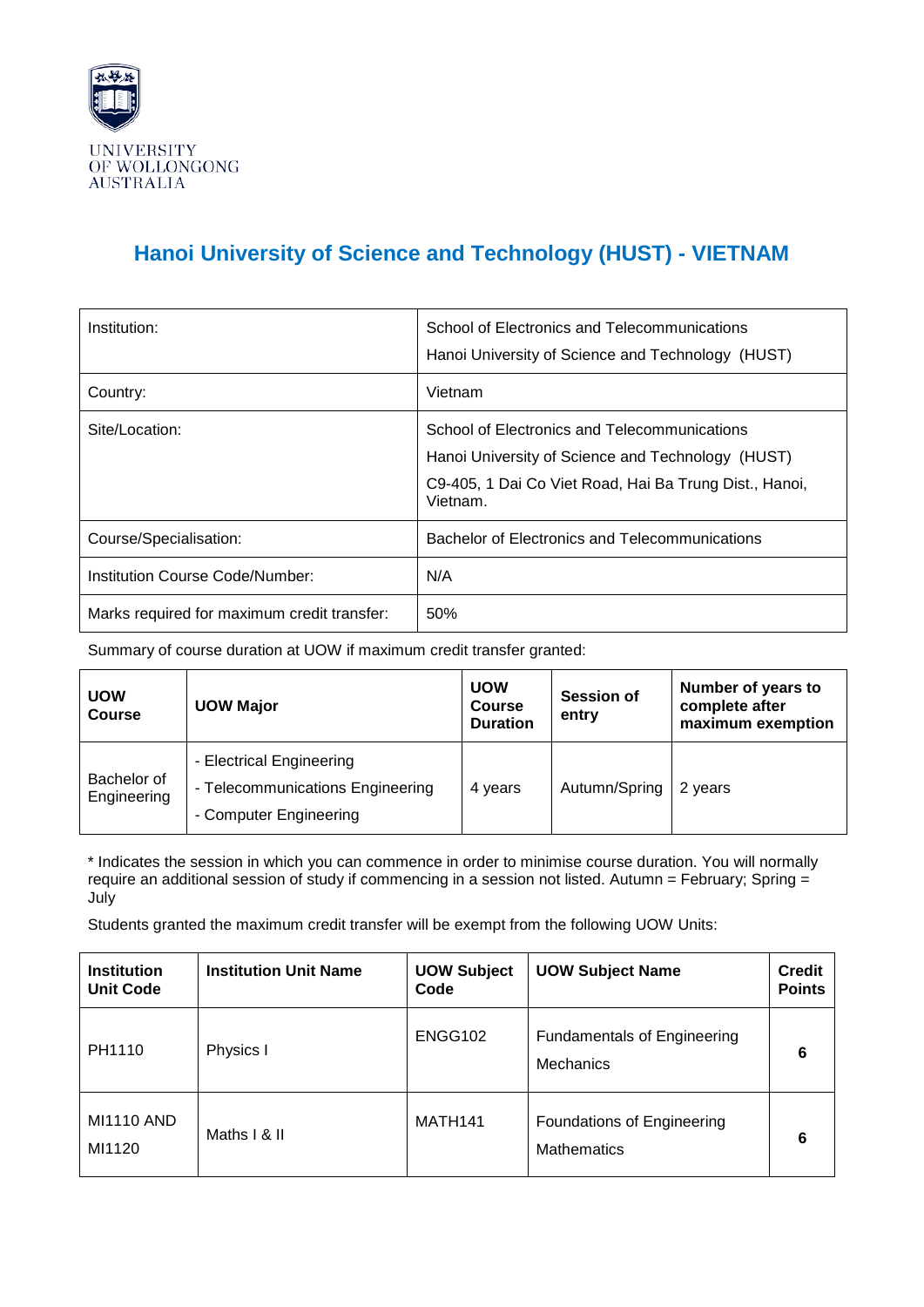

| <b>Institution</b><br><b>Unit Code</b> | <b>Institution Unit Name</b>                                                                                | <b>UOW Subject</b><br>Code | <b>UOW Subject Name</b>                                          | <b>Credit</b><br><b>Points</b> |
|----------------------------------------|-------------------------------------------------------------------------------------------------------------|----------------------------|------------------------------------------------------------------|--------------------------------|
| <b>MI1130 AND</b><br>MI1140            | Maths III & Algebra                                                                                         | MATH142                    | <b>Essential of Engineering</b><br><b>Mathematics</b>            | 6                              |
| IT1110                                 | Introduction to Informatics                                                                                 | ENGG100                    | <b>Engineering Computing and</b><br>Analysis                     | 6                              |
| <b>HE2010 AND</b><br>ME2026            | <b>Thermal Engineering AND</b><br><b>Technical Drawing</b>                                                  | ENGG103                    | Materials in design                                              | 6                              |
| <b>EE2012 AND</b><br>ET2000            | <b>Fundamental of Electrical</b><br>Engineering AND<br>Introduction to Electrical<br>and Telecommunications | ENGG104                    | <b>Electrical Systems</b>                                        | 6                              |
| ET2000                                 | Introduction to Electronics<br>and Telecommunication<br>Engineering                                         | ENGG105                    | <b>Engineering Design for</b><br>Sustainability                  | 6                              |
| PH1130* OR<br>PH1204                   | Physics III OR<br><b>Electronic Physics</b>                                                                 | <b>PHYS143</b>             | <b>Physics for Engineers</b>                                     | 6                              |
| ET2050                                 | <b>Circuit Theory</b>                                                                                       | ECTE202                    | <b>Circuits and Systems</b>                                      | 6                              |
| ET2030                                 | Programming Languages                                                                                       | CSCI291                    | <b>Programming for Engineers</b>                                 | 6                              |
| MI2020                                 | <b>Probability and Statistics</b>                                                                           | MATH <sub>283</sub>        | <b>Advanced Engineering</b><br><b>Mathematics and Statistics</b> | 6                              |
| ET2040                                 | Electronic devices                                                                                          | ECTE212                    | Electronics                                                      | 6                              |
| ET2060                                 | Signals and Systems                                                                                         | ECTE203                    | Signal and Systems                                               | 6                              |
| PH1120                                 | Physics II                                                                                                  | ECTE213                    | <b>Engineering Electromagnetics</b>                              | 6                              |

*\* : PH1130: Physics III; PH1204: Electronic Physics. HUST students can choose either PH1130 or PH1204.*